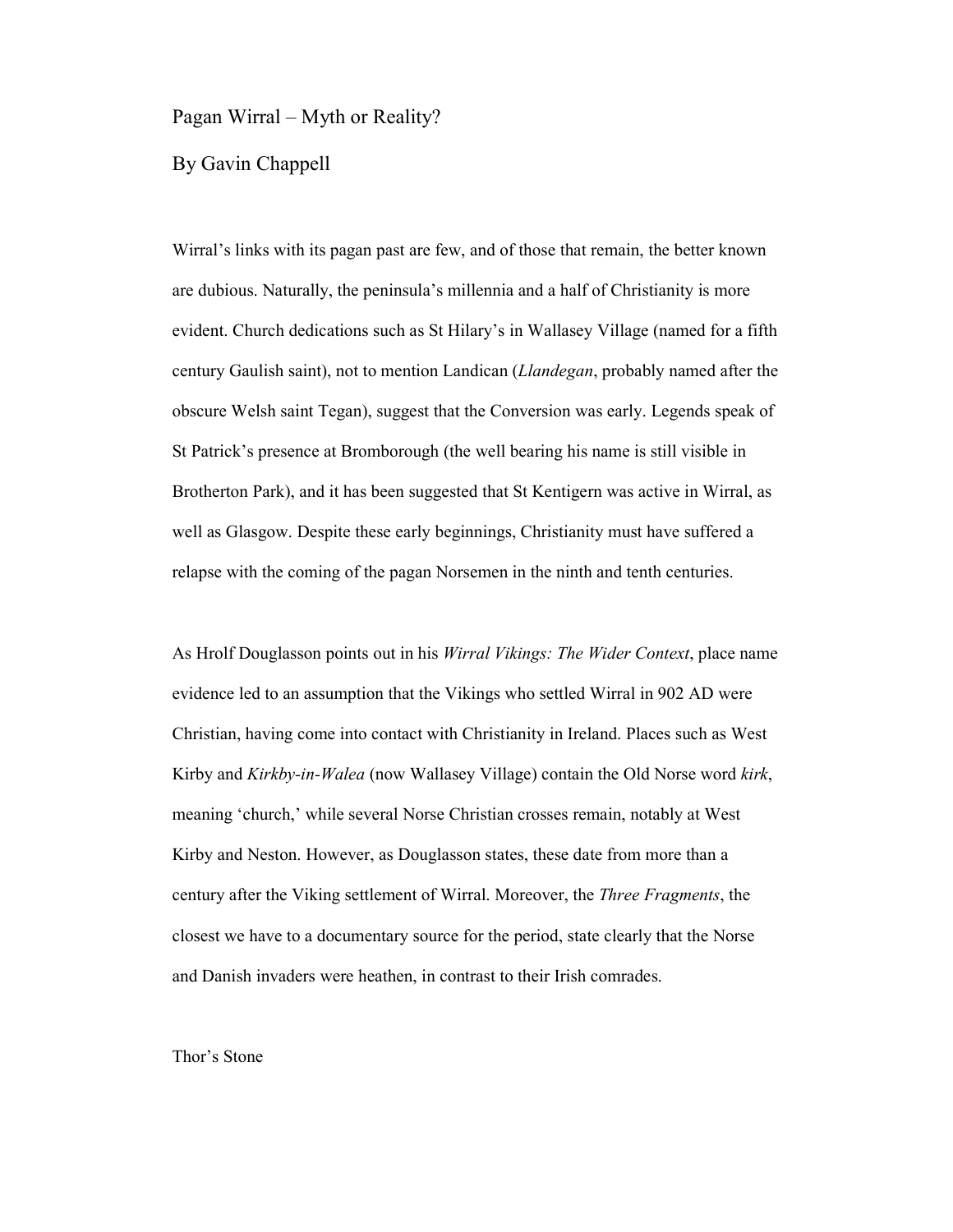The place popularly associated with the Vikings in Wirral is Thor's Stone (also known as Thor's Rock), on Thurstaston Common, a massive block of sandstone that sits in a natural amphitheatre, surrounded by wood and heathland. According to local legend, this 'gigantic rock altar' is the site of Viking religious rites in honour of the thunder god Thor – the red rock is stained with the blood of victims! – or else was raised by the Vikings to commemorate the Battle of Brunanburh in 937 (supposedly fought at Bromborough), *or* in a tradition recorded by Professor Steve Harding in *Ingimund's Saga,* it is the location of Thor's Hammer, the weapon the Norse god uses to defend the world from the frost giants. But is there truth in any of these stories?

No, would appear to be the short answer. Writing in *Notes & Queries* in November 1877, local worthy Sir James Picton brought to the attention of the general populace the 'Great Stone of Thor' a 'very interesting relic of Saxon or Danish heathendom.' Stating that there was no local legend about it, and that local historians did not mention it, he linked the rock with the township in which it was located, suggesting that it was 'Thor's Stone,' and that the name Thurstaston came from *Thors-stane-tun*, or the town of Thor's Stone. His real agenda was to stop the encroachment of developers in the area, and the article is directly responsible for Thurstaston Common becoming a public park rather than a Victorian housing development.

Regardless of this, the story grew and grew. The associations between Thor's Stone and pre-Christian religion were such that in the late nineteen eighties, members of an organisation called the Hearth of the Sons of Odin provoked a minor furore when they 'reclaimed' the rock for the worship of Thor and other Norse gods. Spoilsport academics maintain that the association is bogus: 'Thurstaston' actually derives from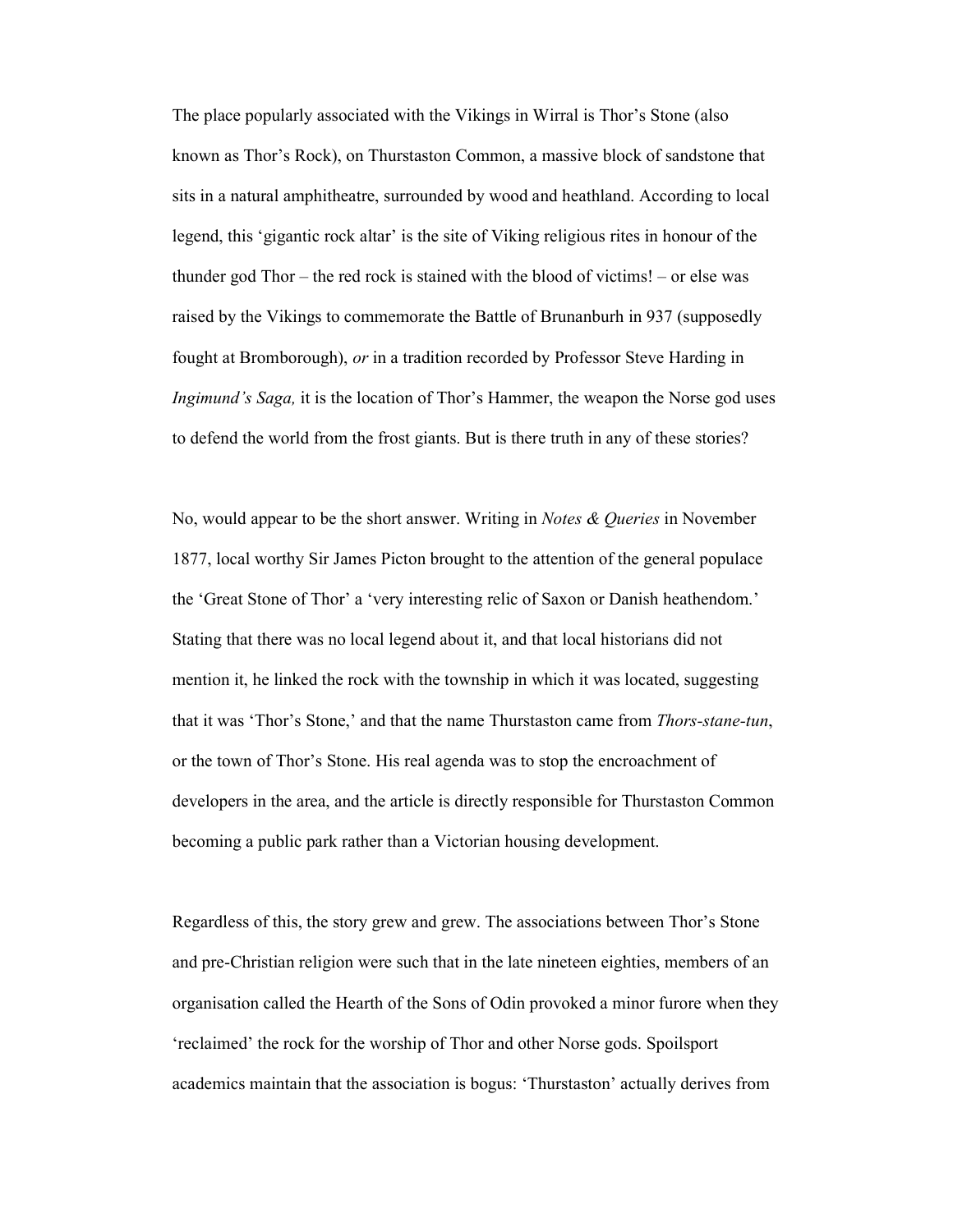'Thorsteins tun,' or the farm of Thorstein (a popular name in the Viking Age). So the myth has been debunked. Thor's Stone, despite its symbolic status relating to Wirral's Viking heritage, had no pagan connections prior to 1989. Various theories have been advanced to explain the existence of the rock outcrop, including the possibility that it was part of a quarry, perhaps the site of a crane for loading stone into carts. However, no records exist of such a quarry and it is worth pointing out that, although Thorstein was indeed a Norse personal name, it means 'Thor stone.'

The *Journal of the British Archaeological Association*, Vol. XLIV, printed in 1888, included an article describing a trip made by its members to Wirral, during which they visited 'the Thor Stone' where Picton himself regaled them with its supposed history. Again, he maintained that no legend was associated with the area (clearly unaware that he had invented one) but he was corrected by the Reverend A. E. P. Gray, Rector of Wallasey, who said that

*…the people round about the country gave the name of "Fair Maidens' Hall" to the place where the Stone stood, and … the children were in the habit of coming once a year to dance round the Stone….* 

Obscure folkloric rites such as these are often held to represent traditions dating back to pagan antiquity. Perhaps no one prior to Picton had linked the rock with the mighty Thunderer of Norse religion, but this picturesque area was the centre of earlier traditions. Certainly this forgotten folk custom is more authentic than the reconstructed rites of the Sons of Odin, or the Mayday Morris dancing encouraged by Professor Harding.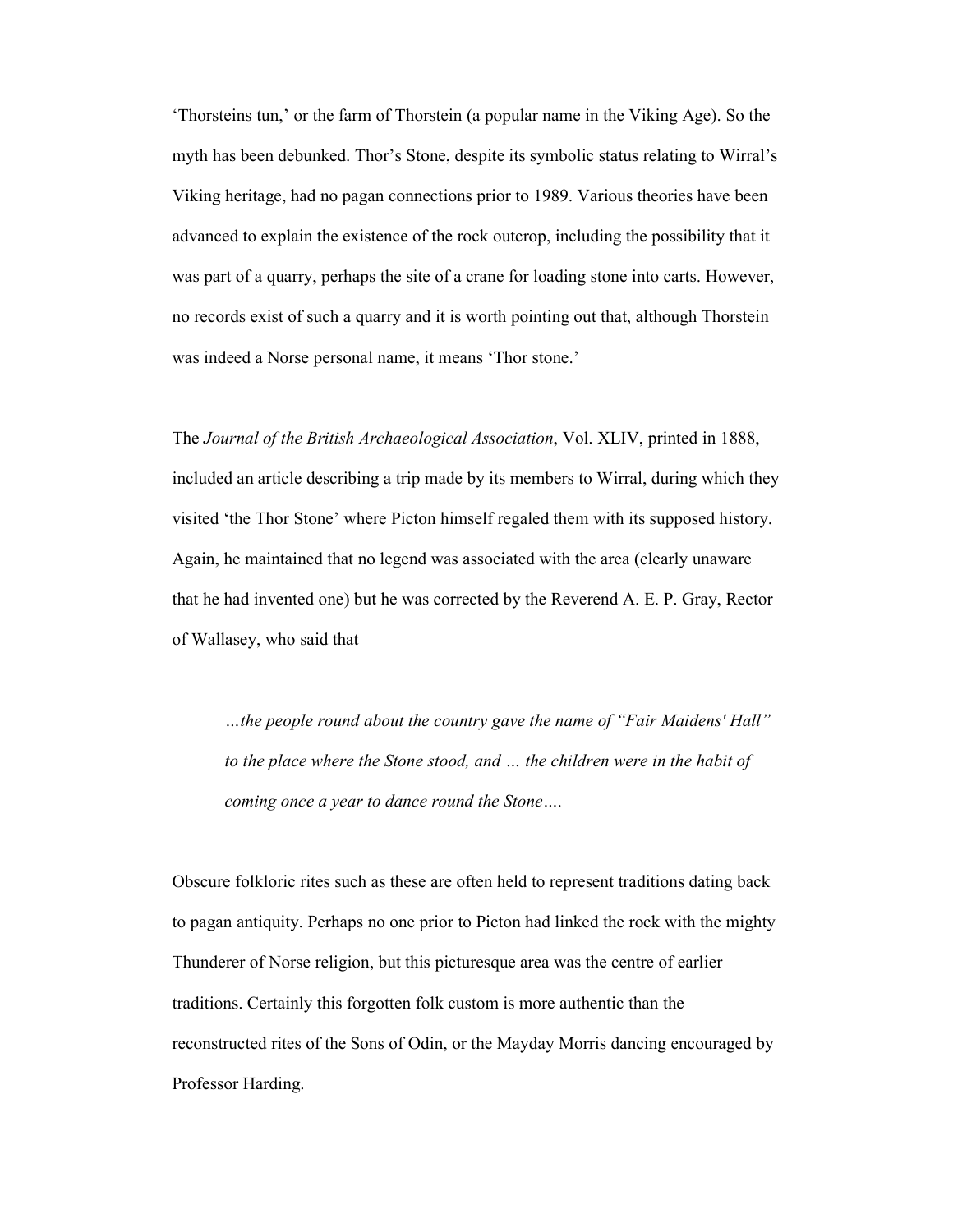#### Pagan Survivals

But do genuine pagan survivals exist in Wirral? Further place name evidence reveals the existence of pre-Christian burial practices. The Arno in Oxton is not named after the famous Italian river, but rather represents a worn-down form of the Old Norse *Arnis-haugr*, the 'burial mound of Arni', an otherwise unsung Viking. In Meols, meanwhile, we find Fornall Green, derived from *Forn-haugr*, the 'ancient burial mound.' In Birkenhead Park there were two burial mounds known locally as 'the Bonks,' which according to Caton's *Romance of Wirral* were the scene of Easter celebrations by local children, which included rolling eggs up the mounds. Despite (or perhaps due to) their popularity with children, these prehistoric monuments became an eyesore in the local council's opinion, and were demolished.

Up on Bidston Hill, near the Observatory, are several rock carvings, including one of a horse, reputedly facing towards the midsummer sunrise; one of a sun goddess; and another (very worn) of a moon god. These are usually said to be the work of the Vikings, around 1000 AD. There is no real evidence for this, although Norse mythology certainly includes a sun goddess, Sol, a moon god, Mani, and Arvakr, a horse with solar connections. However, the date of 1000 AD seems too late for heathen Norsemen in Wirral, being only a few decades prior to the carving of the Norse crosses at West Kirby and elsewhere. The sparse evidence suggests that heathenism flourished in the tenth century, before dying out in the eleventh – by the end of which century Norway and Denmark were both staunchly Christian.